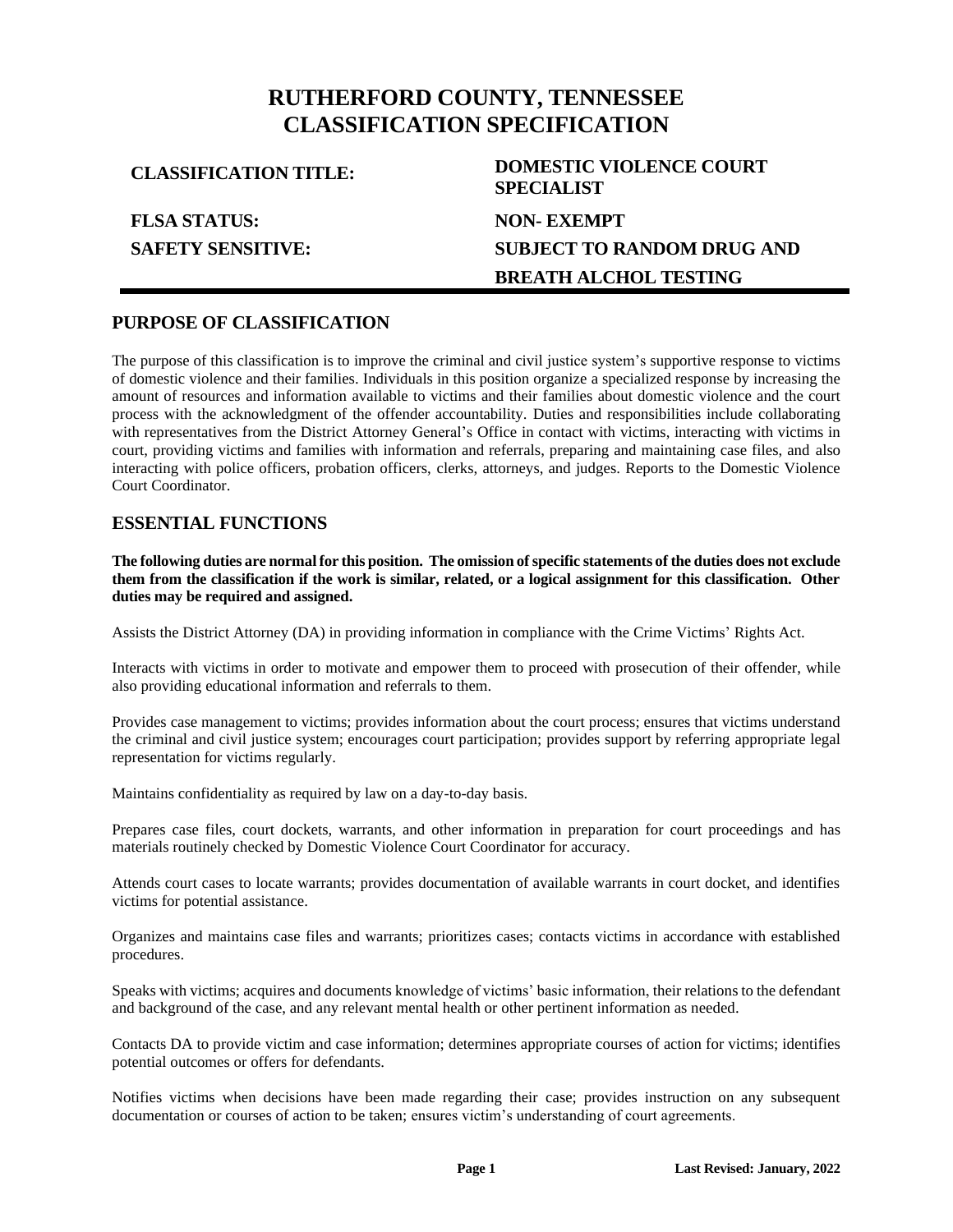#### **Rutherford County, Tennessee • Domestic Violence Court Specialist**

Uses government service automation system to perform criminal background checks of defendants and victims. Maintains files containing victim information, criminal records, warrants, and other relevant information.

Interacts with victims, representatives from the District Attorney General's office, police officers, probation officers, attorneys, the Domestic Violence Court Coordinator and Judges on a daily basis.

Completes work at assigned work station determined by the supervisor.

Works hours as scheduled.

Regularly communicates with the Domestic Violence Court Coordinator about cases and interactions with victims; performs additional duties as requested by Coordinator related to the position as needed.

Performs general/clerical tasks which may include answering telephone calls, initiating reminder telephone calls, making copies, sending/receiving faxes, or entering case information into the database.

## **ADDITIONAL FUNCTIONS**

Performs other duties as required.

## **MINIMUM QUALIFICATIONS**

High School Diploma or GED; supplemented by experience working with victims of domestic violence and/or the criminal justice system; or any combination of years of education, training, and experience, which provides the required knowledge, skills, and abilities to perform the essential functions of the job. Must possess and maintain a valid Tennessee driver's license.

## **PERFORMANCE APTITUDES**

**Data Utilization**: Requires the ability to review, classify, categorize, prioritize, and/or analyze data.

**Human Interaction**: Requires the ability to interact with multiple individuals in delicate situations.

**Equipment, Machinery, Tools, and Materials Utilization**: Requires the ability to operate, maneuver and/or control the actions of equipment, machinery, tools, and/or materials used in performing essential functions.

**Verbal Aptitude**: Requires the ability to utilize a variety of reference, descriptive, and/or advisory data and information.

**Mathematical Aptitude**: Requires the ability to perform addition, subtraction, multiplication, and division; the ability to calculate decimals and percentages; the ability to utilize principles of fractions; and the ability to interpret graphs.

**Functional Reasoning**: Requires the ability to apply principles of influence systems, such as motivation and to exercise independent judgment to apply facts and principles for developing approaches and techniques to resolve problems.

**Situational Reasoning**: Requires the ability to exercise judgment, decisiveness and creativity in situations involving victims.

## **ADA COMPLIANCE/PHYSICAL DEMANDS ANALYSIS**

**Physical Ability**: Tasks require the ability to exert light physical effort in sedentary to light work, which may involve some lifting, carrying, pushing and/or pulling of objects and materials of light weight (5-10 pounds). Tasks may involve extended periods of time at a keyboard or work station.

**Sensory Requirements**: Some tasks require the ability to perceive and discriminate visual cues or signals. Some tasks require the ability to communicate orally.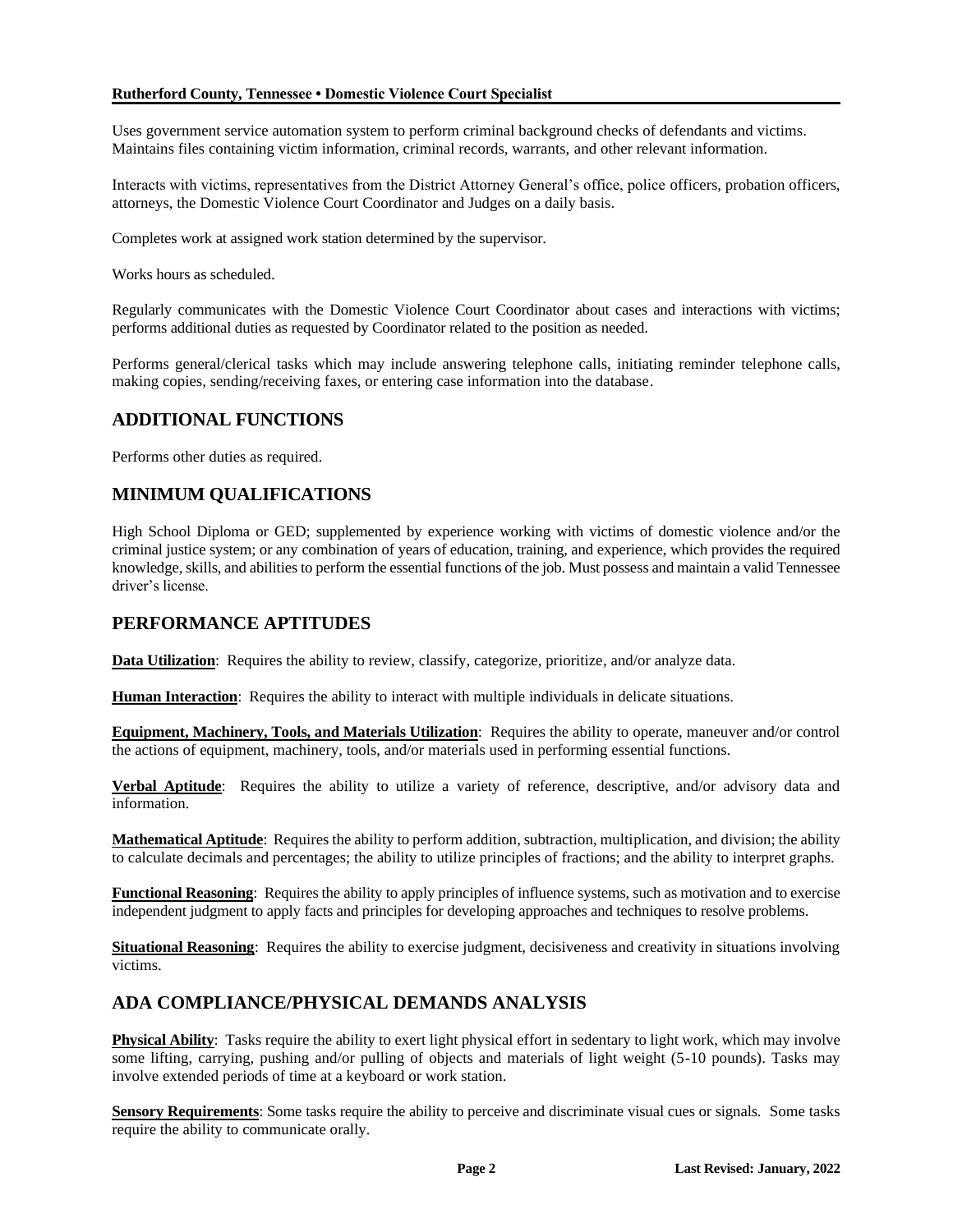**Environmental Factors**: Essential functions are regularly performed without exposure to adverse environmental conditions.

## **PHYSICAL DEMANDS ANALYSIS**

### **1. STANDING AND WALKING**

**Tasks:** walking to court, normal job duties **Surface:** Tiled floors, carpet, wood flooring **Estimated Total Hours: \_\_\_ 1-2 Maximum Continuous Time: \_\_ 15 minutes** 

#### **2. SITTING**

**Estimated Total Hours: \_\_**6-8\_**\_ Maximum Continuous Time: \_\_**1-2**\_\_**

#### **3. LIFTING/CARRYING**

**Objects:** files

| Weight      | <b>Hourly</b> | <b>Daily</b> | Weekly | <b>Monthly</b> | <b>Never</b> |
|-------------|---------------|--------------|--------|----------------|--------------|
| $<$ 10 lbs  |               |              | Х      |                |              |
| $11-25$ lbs |               |              |        | △              |              |
| 26-50 lbs   |               |              |        |                |              |
| 51-75 lbs   |               |              |        |                | Δ            |
| 76-100 lbs  |               |              |        |                |              |
| $>100$ lbs  |               |              |        |                | △            |

#### **4. PUSHING/PULLING**

**Objects:** hand cart, file cart **Height of hands above floor during push:** 3' (Waist High) **Frequency:** on occasion

#### **5. CLIMBING**

**Tasks:** retrieving items from top shelf in storage room **Device:** Ladder **Height:** 9 feet from ground **Frequency:** Occasionally

#### **6. BENDING/SQUATTING/KNEELING Tasks:** getting files **Frequency:** daily

#### **7. REACHING**

**Tasks:** files, documents from victims, items on desk **Hands Used:** RIGHT LEFT **BOTH**

| <b>Distance</b> | Direction | Frequency    | <b>Duration</b>         | Avg. Weight     |
|-----------------|-----------|--------------|-------------------------|-----------------|
| $ 0-20"$        | All       | <b>Daily</b> | <b>1 minute or less</b> | Less than 5 lbs |
| $21 - 36$       |           |              |                         |                 |

#### **8. WORK CONDITIONS**

| <b>Exposure to</b>                   | Yes | No |
|--------------------------------------|-----|----|
| <b>Hot Temperatures</b>              |     |    |
| <b>Cold Temperatures</b>             |     |    |
| <b>Sudden Changes in Temperature</b> |     |    |
| <b>Noise</b>                         |     |    |
| <b>Fumes</b>                         |     |    |
| <b>Cramped Quarters</b>              |     |    |
| <b>Cold Surfaces</b>                 |     |    |
| <b>Hot Surfaces</b>                  |     |    |